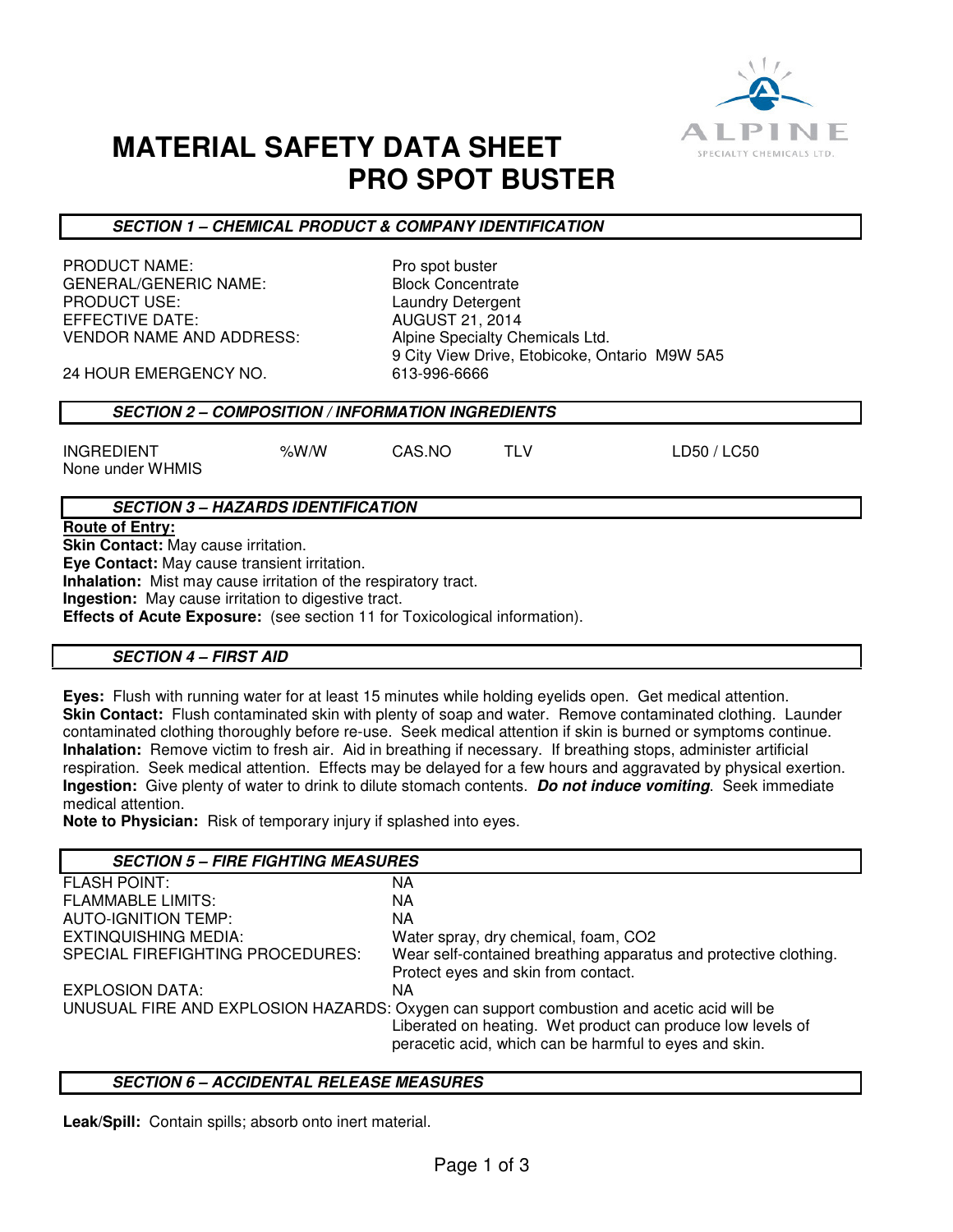# **MATERIAL SAFETY DATA SHEET PRO SPOT BUSTER**

#### **SECTION 7 – HANDLING AND STORAGE**

**Handling Procedures**: Avoid all skin contact. Ventilate adequately, otherwise wear an appropriate breathing apparatus. Avoid contact with eyes, skin or clothing. . Keep container closed when not in use. **Storage Procedures**: Keep from freezing. Keep containers closed when not in use.

# **SECTION 8 – EXPOSURE CONTROLS**

| <b>PROTECTIVE EQUIPMENT TO BE USED:</b> |                                                   |
|-----------------------------------------|---------------------------------------------------|
| RESPIRATORY PROTECTION:                 | Dust mask.                                        |
| <b>VENTILATION:</b>                     | General ventilation adequate.                     |
| <b>PROTECTIVE GLOVES:</b>               | Chemical resistant gloves for prolonged exposure. |
| EYE PROTECTION:                         | Safety glasses or goggles                         |
| OTHER PROTECTIVE MEASURES:              |                                                   |

## **SECTION 9 – PHYSICAL PROPERTIES**

| <b>PHYSICAL STATE:</b>   | Solid           |
|--------------------------|-----------------|
| APPEARANCE AND ODOUR:    | Off-White solid |
| <b>ODOUR THRESHOLD:</b>  | NA              |
| <b>SPECIFIC GRAVITY:</b> | $1.2 - 1.4$     |
| <b>VAPOUR PRESSURE:</b>  | NА              |
| <b>VAPOUR DENSITY:</b>   | NА              |
| PH (5% solution):        | $9 - 10.5$      |
| <b>EVAPORATION RATE:</b> | NА              |
| INITIAL BOILING POINT:   | NА              |
| <b>WATER SOLUBILITY:</b> | Complete        |
| <b>FREEZING POINT:</b>   | ΝA              |

## **SECTION 10 – STABILITY AND REACTIVITY**

STABILITY: Stable INCOMPATIBILITY: Do not mix with strong acids HAZARDOUS DECOMPOSITION PRODUCTS: Oxygen and carbon monoxide HAZARDOUS POLYMERIZATION: Will not occur HAZARDOUS POLYMERIZATION:<br>CONDITIONS TO AVOID:

Contact with acids will generate heat.

## **SECTION 11 – TOXICOLOGICAL INFORMATION**

| Oxidizer                                                                                  |
|-------------------------------------------------------------------------------------------|
|                                                                                           |
| May cause irritation.                                                                     |
| May cause irritation. May cause temporary or permanent damage<br>if not treated promptly. |
| Breathing dust may cause irritation of the respiratory tract.                             |
| Will cause gastrointestinal irritation.                                                   |
| None known                                                                                |
| Slight                                                                                    |
| ND.                                                                                       |
| ND.                                                                                       |
| ND.                                                                                       |
| ND.                                                                                       |
| ND                                                                                        |
|                                                                                           |